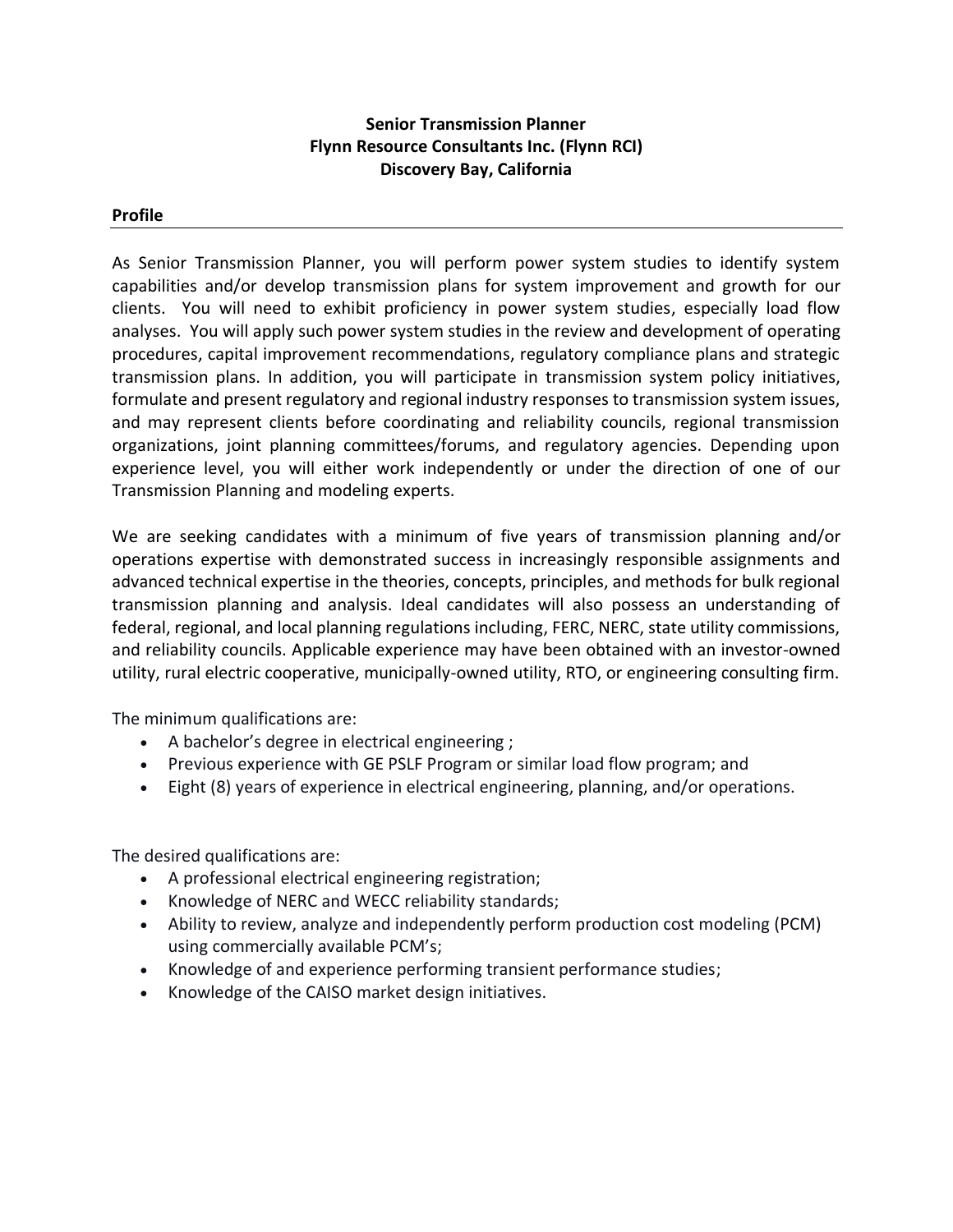## **Flynn Resource Consultants Inc. (Flynn RCI)**

Flynn Resource Consultants Inc. (Flynn RCI) provides technical consulting services to senior management and policy makers to help them make difficult decisions. Since our founding as Flynn and Associates in 1987, we have helped consumer-owned utilities, community choice aggregators, and consumer agencies address complex generation procurement, transmission expansion, resource interconnection, legislative and regulatory issues, and California Independent System Operator (CAISO) market issues. Flynn RCI recommends client positions and participates in CAISO, California Public Utilities Commission (CPUC) and California Energy Commission (CEC) proceedings, advises on NERC/WECC reliability standards, and provides expert testimony and litigation support services before the Federal Energy Regulatory Commission (FERC) and the CPUC. Flynn RCI helps clients evaluate resource procurement options, develop short- and long-term resource portfolios, negotiate power purchase agreements, and provides support for clients' energy price risk management activities.

Flynn RCI employs five full-time consultants supported by part-time expert consultants. The organization is headquartered in Discovery Bay, California.

Flynn RCI's Clients have included:

- Consumer-owned utilities, including Northern California Power Agency (NCPA), Silicon Valley Power, City of Palo Alto Utilities, Alameda Municipal Power, San Francisco Public Utilities Commission, Lodi Electric Utility, M-S-R Public Power Agency, White River Electric Cooperative, Delta-Montrose Electric Association, Balancing Authority of Northern California, Modesto Irrigation District, Metropolitan Water District, Imperial Irrigation District, and San Jose-Santa Clara Regional Wastewater Facility
- San Jose Clean Energy (SJCE)
- California Public Advocates Office (PAO)
- The Utility Reform Network (TURN)
- California Energy Commission (CEC)
- Renewable developers
- Law firms and City Attorneys

The scope of Flynn RCI services includes the following:

- Advise senior management and policy makers on critical energy issues.
- Provide expert witness testimony.
- Provide transmission grid planning services.
- Advise on NERC/WECC compliance issues.
- Assist on generation interconnection issues.
- Provide regulatory and litigation support and participate in critical regulatory proceedings.
- Assist on energy market design issues including transmission access issues and transmission congestion cost mitigation.
- Perform portfolio and energy price risk management.